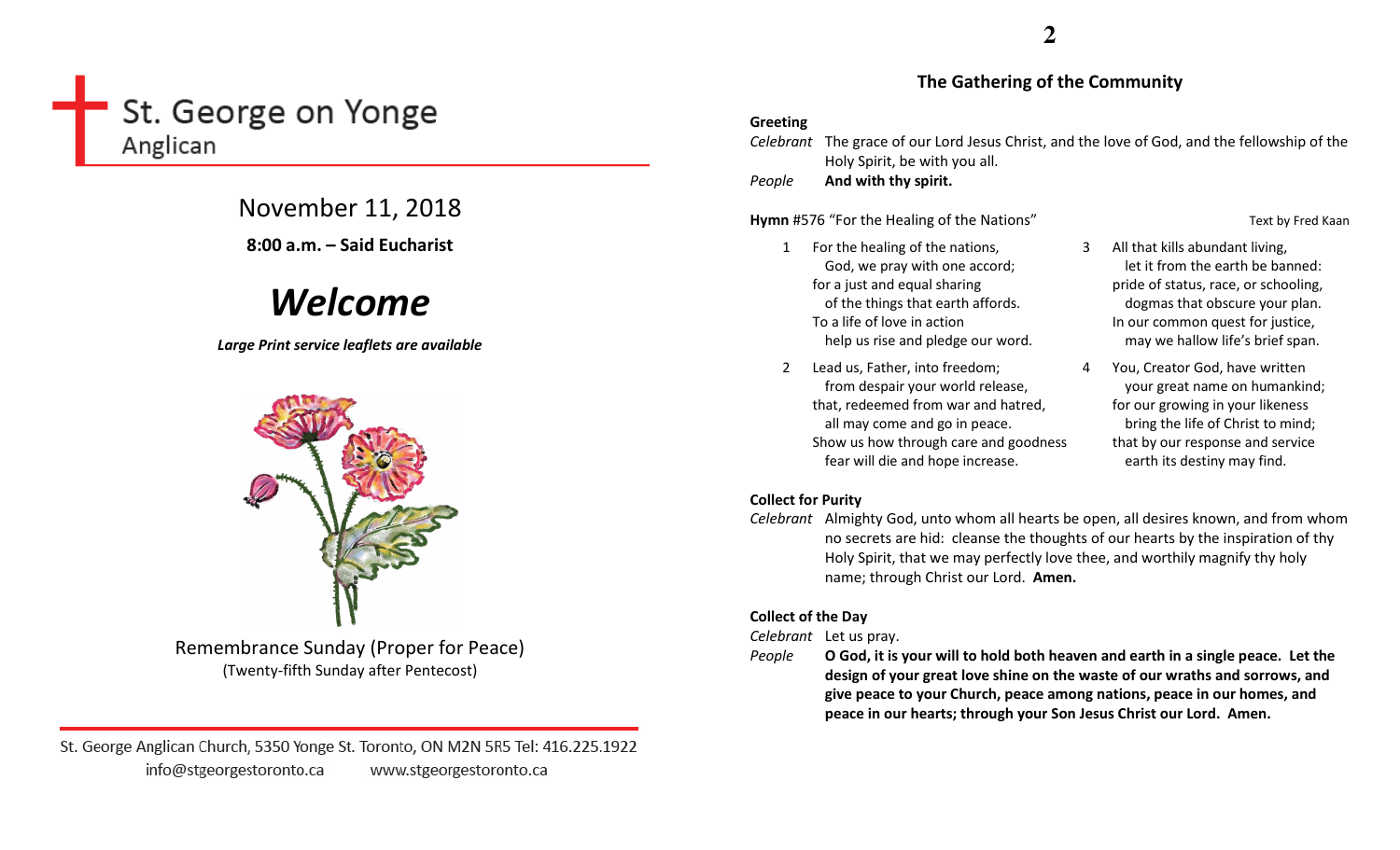#### The Proclamation of the Word

First Reading: Notice and The Contract of the Contract of the Micah 4:1–5 Reader A reading from the Book of Micah.

 $1$ In days to come

 the mountain of the Lord's house shall be established as the highest of the mountains,

and shall be raised up above the hills.

Peoples shall stream to it,

 $2$  and many nations shall come and say:

"Come, let us go up to the mountain of the Lord, to the house of the God of Jacob;

that he may teach us his ways

and that we may walk in his paths."

For out of Zion shall go forth instruction,

and the word of the Lord from Jerusalem.

 $3$  He shall judge between many peoples,

and shall arbitrate between strong nations far away;

they shall beat their swords into ploughshares,

and their spears into pruning-hooks;

nation shall not lift up sword against nation, neither shall they learn war any more;

 $4$  but they shall all sit under their own vines and under their own fig trees, and no one shall make them afraid; for the mouth of the Lord of hosts has spoken.

 $<sup>5</sup>$  For all the peoples walk,</sup> each in the name of its god, but we will walk in the name of the Lord our God for ever and ever.

Reader The Word of the Lord. PeopleThanks be to God.

#### Psalm 85:7–13

7 Show us your mercy, O Lord, and grant us your salvation. **4**

- 8 I will listen to what the Lord God is saying, for he is speaking peace to his faithful people and to those who turn their hearts to him.
- 9 Truly, his salvation is very near to those who fear him, that his glory may dwell in our land.
- 10 Mercy and truth have met together; righteousness and peace have kissed each other.
- 11 Truth shall spring up from the earth, and righteousness shall look down from heaven.
- 12 The Lord will indeed grant prosperity, and our land will yield its increase.
- 13 Righteousness shall go before him, and peace shall be a pathway for his feet.

God of grace, you loved the world so much that you gave your only Son to be our Saviour. Help us to rejoice in our salvation by showing mercy and truth, and by walking in the way of righteousness and peace. We ask this in his name and for his sake. Amen.

Second Reading: Ephesians 2:13–18

Reader A reading from the Letter of Paul to the Ephesians.

 $13$  But now in Christ Jesus you who once were far off have been brought near by the blood of Christ.  $14$  For he is our peace; in his flesh he has made both groups into one and has broken down the dividing wall, that is, the hostility between us.  $^{15}$  He has abolished the law with its commandments and ordinances, so that he might create in himself one new humanity in place of the two, thus making peace,  $16$  and might reconcile both groups to God in one body through the cross, thus putting to death that hostility through it.  $17$  So he came and proclaimed peace to you who were far off and peace to those who were near;  $^{18}$  for through him both of us have access in one Spirit to the Father.

Reader The Word of the Lord. PeopleThanks be to God.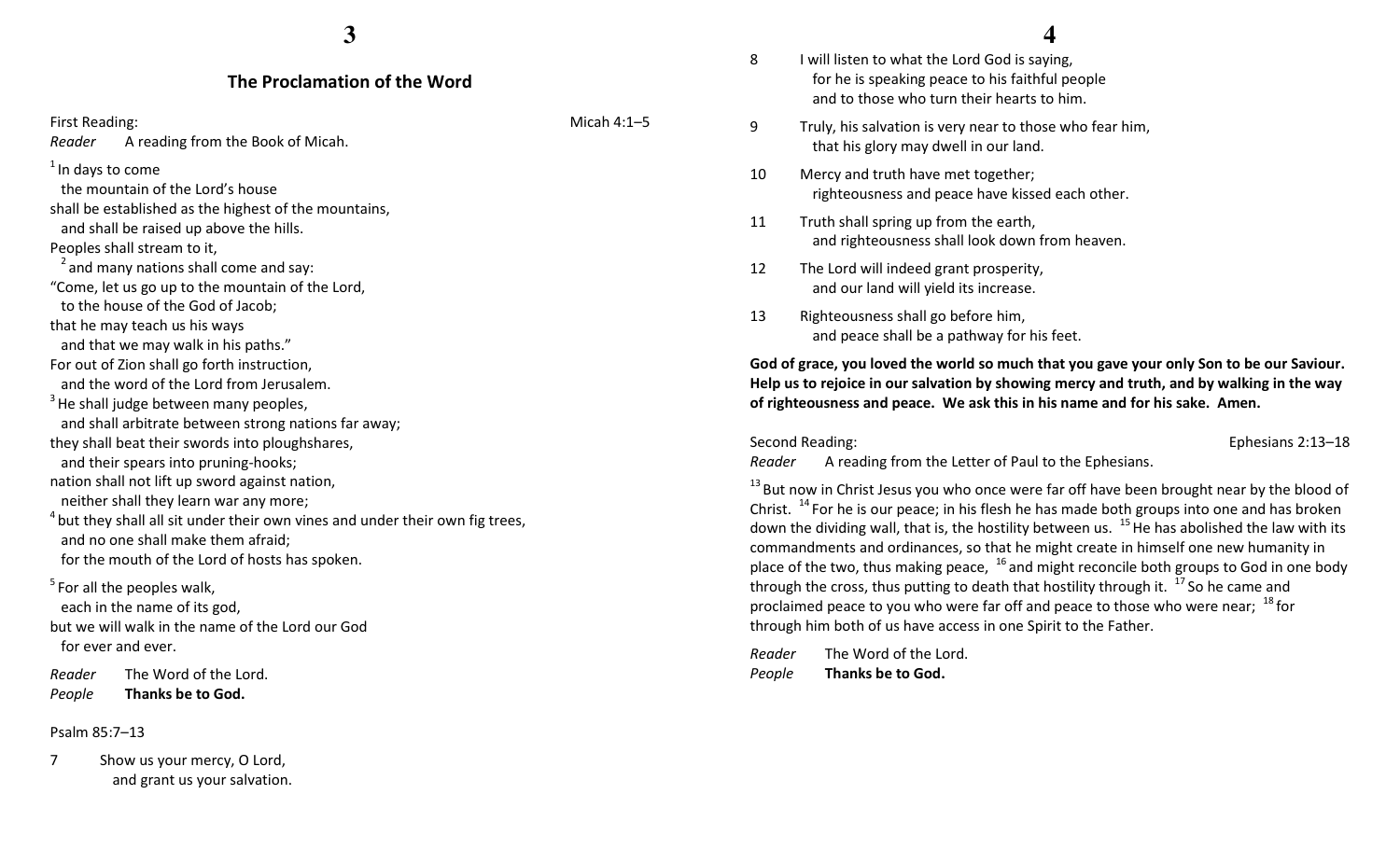Holy Gospel: John 16:23–33

Celebrant The Lord be with you.

PeopleAnd with thy spirit.

Celebrant The Holy Gospel of our Lord Jesus Christ according to John.

PeopleGlory be to thee, O Lord.

 $23$  [Jesus said,] "On that day you will ask nothing of me. Very truly, I tell you, if you ask anything of the Father in my name, he will give it to you.  $^{24}$  Until now you have not asked for anything in my name. Ask and you will receive, so that your joy may be complete.

<sup>25</sup> "I have said these things to you in figures of speech. The hour is coming when I will no longer speak to you in figures, but will tell you plainly of the Father.  $^{26}$  On that day you will ask in my name. I do not say to you that I will ask the Father on your behalf;  $27$  for the Father himself loves you, because you have loved me and have believed that I came from God.  $^{28}$ I came from the Father and have come into the world; again, I am leaving the world and am going to the Father."

 $^{29}$ His disciples said, "Yes, now you are speaking plainly, not in any figure of speech!  $^{30}$ Now we know that you know all things, and do not need to have anyone question you; by this we believe that you came from God."  $31$  Jesus answered them, "Do you now believe?  $32$ The hour is coming, indeed it has come, when you will be scattered, each one to his home, and you will leave me alone. Yet I am not alone because the Father is with me.  $331$  have said this to you, so that in me you may have peace. In the world you face persecution. But take courage; I have conquered the world!"

Celebrant The Gospel of Christ. PeoplePraise be to thee, O Christ.

Sermon

A time for silent reflection is kept.

The Prayers of the People

Act of Remembrance

Prayer of Introduction

"The Last Post"

Two minutes of silence

# **6**

Celebrant They shall grow not old, as we that are left grow old: Age shall not weary them, nor the years condemn. At the going down of the sun and in the morning, We will remember them.

PeopleWe will remember them.

Poem: "Liberty's Emblem" by W. John Barkel

There's a beautiful emblemOur Nation's true pride, For which men fought bravely Some suffered and died.

It has floated so proudly To the breeze of our land, And been cheered, "oh so loudly" From mountain to strand.

On the seas it has carried To the nations beyond, Glad tidings of freedom Nobly fought for and won.

Enemies would tear it From home, school, and shop, But our boys and our allies Say, "Who comes there? Stop!"

#### The Peace

Celebrant The peace of the Lord be always with you. PeopleAnd with thy spirit.

That flag never defeatedOn land or on sea, Ever fighting for liberty Defended shall be.

And sacred from all enemies Of our country we love, Depending for guidance And help from above.

May it float on forever Twix this earth and sky, Until sun, moon, and stars Cease to shine from on high.

# The Celebration of the Eucharist

#### The Prayer over the Gifts

Celebrant Let us pray.

People God of compassion and forgiveness, receive our offering this day, and make us one with him who is our peace, Jesus Christ our Saviour. Amen.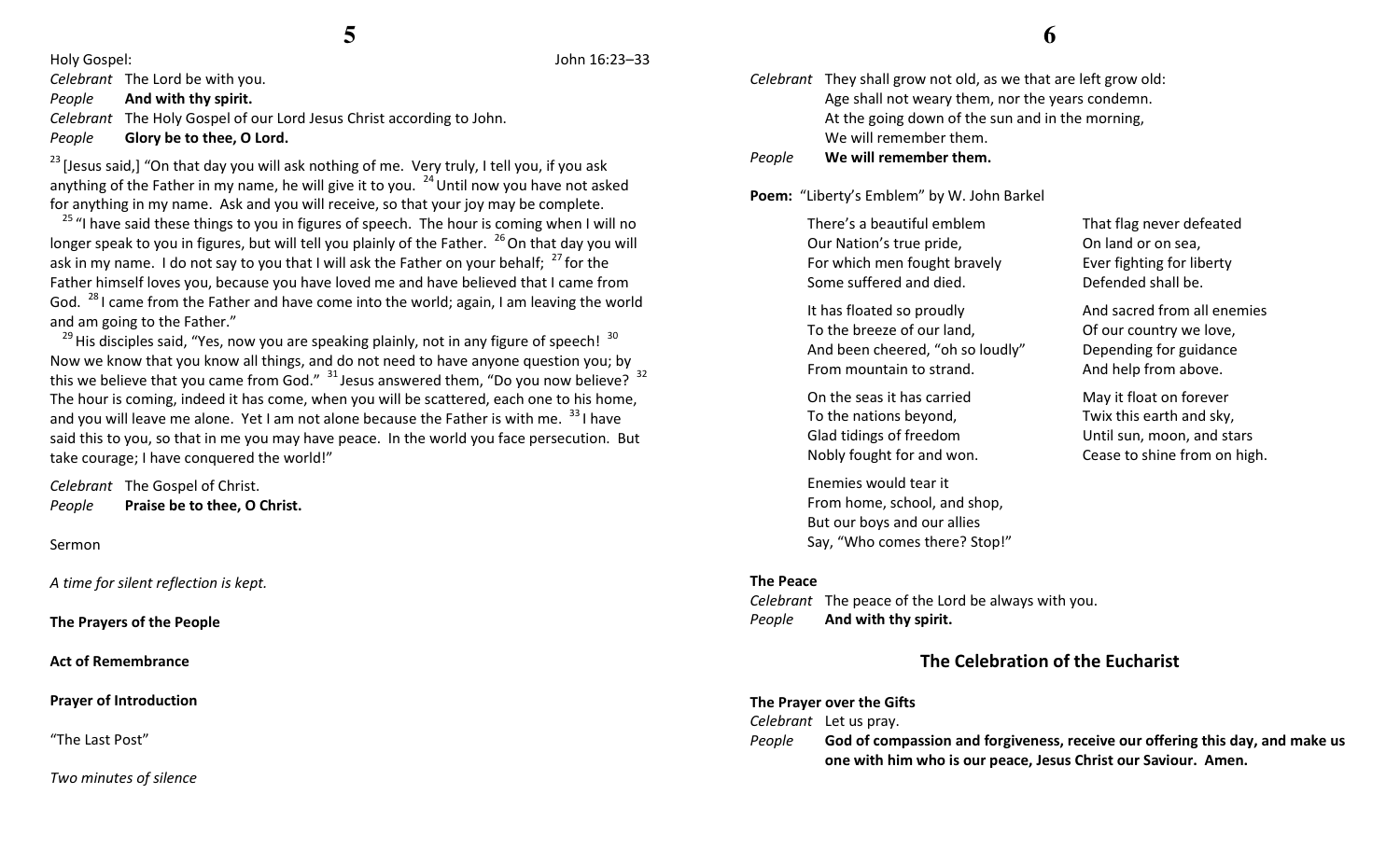# The Great Thanksgiving Eucharistic Prayer A

Proper Preface Lord's Day 1

Celebrant The Lord be with you.

PeopleAnd with thy spirit.

Celebrant Lift up your hearts.

- PeopleWe lift them up unto the Lord.
- Celebrant Let us give thanks unto our Lord God.
- PeopleIt is meet and right so to do.
- Celebrant It is very meet, right, and our bounden duty, that we should at all times, and in all places, give thanks unto thee, O Lord, holy Father, almighty, everlasting God, creator and preserver of all things.

For thou art the fountain of light and life for all thy creation: thou hast made us in thine own image, and dost raise us to new life in Jesus Christ our Saviour. Therefore with angels and archangels, and with all the company of heaven, we laud and magnify thy glorious name; evermore praising thee and saying:

People Holy, holy, holy, Lord God of Hosts, heaven and earth are full of thy glory. Glory be to thee, O Lord most high.

Blessed is he that cometh in the name of the Lord: Hosanna in the highest.

Celebrant Blessing and glory and thanksgiving be unto thee, almighty God, our heavenly Father, who of thy tender mercy didst give thine only Son Jesus Christ to take our nature upon him, and to suffer death upon the cross for our redemption; who made there, by his one oblation of himself once offered, a full, perfect, and sufficient sacrifice, oblation, and satisfaction, for the sins of the whole world; and did institute, and in his holy Gospel command us to continue, a perpetual memorial of that his precious death, until his coming again.

> Hear us, O merciful Father, we most humbly beseech thee; and grant that we receiving these thy creatures of bread and wine, according to thy Son our Saviour Jesus Christ's holy institution, in remembrance of his death and passion, may be partakers of his most blessed body and blood;

- who, in the same night that he was betrayed, took bread; and, when he had given thanks, he brake it; and gave it to his disciples, saying, "Take, eat; this is my body which is given for you: Do this in remembrance of me."
- Likewise after supper he took the cup; and when he had given thanks, he gave it to them, saying, "Drink ye all, of this; for this is my blood of the new covenant, which is shed for you and for many for the remission of sins: Do this, as oft as ye shall drink it, in remembrance of me."

 Wherefore, O Father, Lord of heaven and earth, we thy humble servants, with all thy holy Church, remembering the precious death of thy beloved Son, his mighty resurrection, and glorious ascension, and looking for his coming again in glory, do make before thee, in this sacrament of the holy bread of eternal life and the cup of everlasting salvation, the memorial which he hath commanded:

- People We praise thee, we bless thee, we thank thee, and we pray to thee, Lord our God.
- Celebrant And we entirely desire thy fatherly goodness mercifully to accept this our sacrifice of praise and thanksgiving, most humbly beseeching thee to grant, that by the merits and death of thy Son Jesus Christ, and through faith in his blood, we and all thy whole Church may obtain remission of our sins, and all other benefits of his passion; And we pray that by the power of thy Holy Spirit, all we who are partakers of this holy communion may be fulfilled with thy grace and heavenly benediction; through Jesus Christ our Lord, by whom and with whom, in the unity of the Holy Spirit, all honour and glory be unto thee, O Father Almighty, world without end. Amen.

### The Lord's Prayer

Celebrant And now, as our Saviour Christ hath taught us, we are bold to say:

People Our Father, who art in heaven, hallowed be thy name, thy kingdom come, thy will be done, on earth as it is in heaven. Give us this day our daily bread. And forgive us our trespasses, as we forgive those who trespass against us. And lead us not into temptation, but deliver us from evil. For thine is the kingdom, the power, and the glory, for ever and ever. Amen.

#### The Breaking of the Bread

Celebrant Alleluia! Christ our Passover is sacrificed for us; PeopleTherefore, let us keep the feast. Alleluia!

All are invited to share in Communion. If you would rather not receive the bread and wine, please feel free to come forward for a blessing.

#### Prayer after Communion

Celebrant Let us pray.

People Eternal God, in you we find peace beyond all telling. May we who share in this heavenly banquet be instruments of your peace on earth, in the name of Jesus Christ the Lord. Amen.